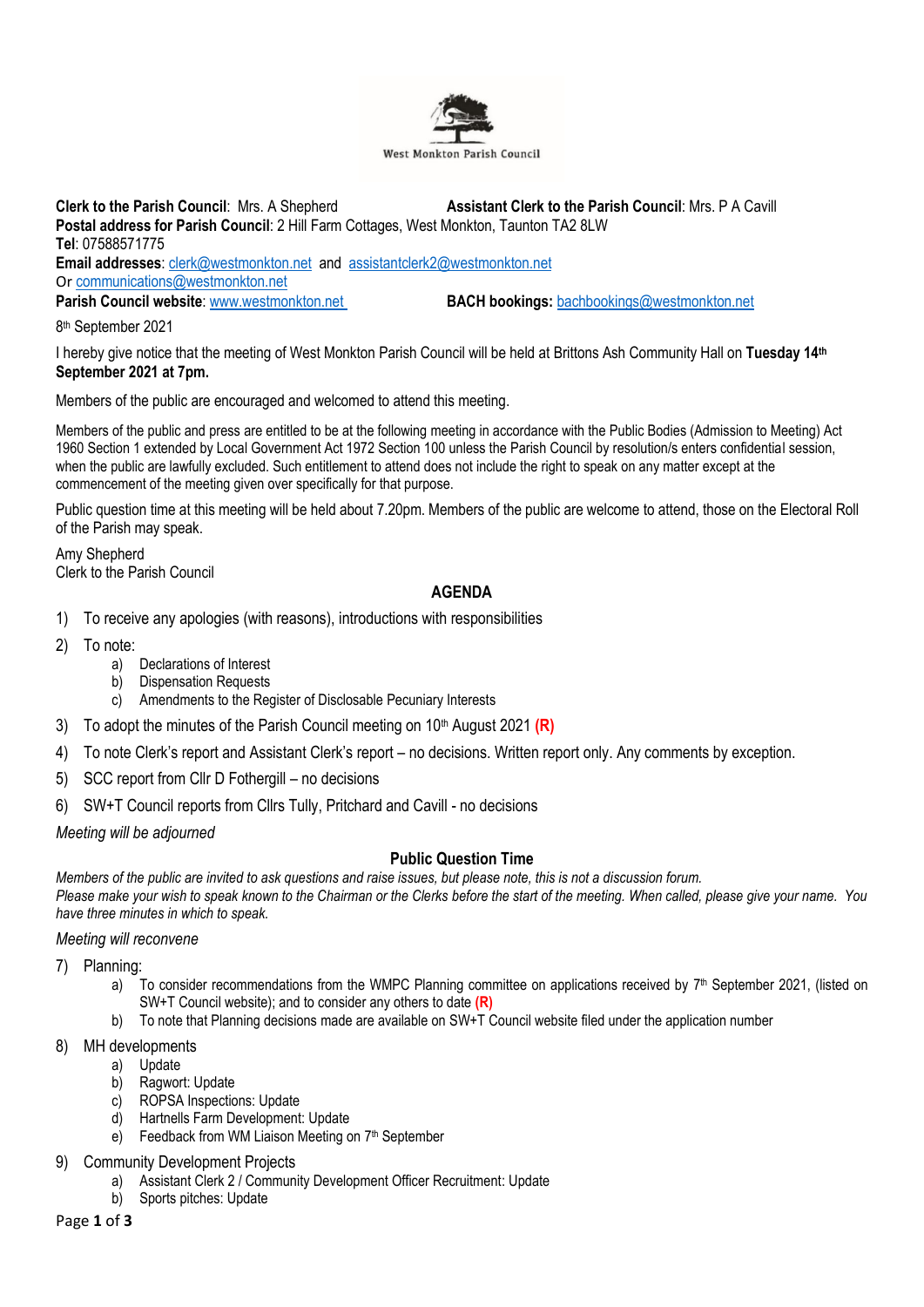- c) Small Improvement Scheme Project: Update
- d) CIL Projects:

Footpaths / Renewing gates and stiles: Update Aginhills Footpath Diversion: Update Speed Indicator Device: Update

## 10) Community

- a) Update; Cllr Elliston
- b) Community Survey: Update
- c) Community Website: Update
- d) Community Funding Application: Update
- 11) Environmental
	- a) Climate Action Programme for the Parish update and agreement of future planned communications **(R)**
	- b) Co-op noticeboard update
	- c) Defibrillator update
	- d) Land next to Old West Monkton Primary School update
	- e) Picnic benches update
- 12) Local Government Re-Organisation update
- 13) Reports, including recent developments, matters to consider and decisions to be made:
	- a) Bathpool Flood Warden: Mr Kevin Perry
	- b) NP Delivery Group Chairman: Mr K Tutill / Assistant Clerk; Update.
	- c) Councillors with roles of responsibility (not all Councillors will have a report to make) Footpaths: Cllr Gage BACH: Cllr Gage Allotments: Cllr Haskins (Clerk) Highways: Cllr Besley Water Resilience: Cllrs Cavill and Hall Safe Routes to School: Cllr Tully Public Open Spaces, Recreation and Children's Play Areas: Cllr Hope Transportation: Cllr Elliston
	- d) Communications Report: Update Clerk.
	- e) GDPR Nothing to report.
	- f) WMPC Chairman: Cllr Haskins.

Representatives on outside bodies/Response to Consultations:

- g) West Monkton Village Hall Management Committee; Cllr Tully to report
- h) The Spital Trust: Cllr Ellis to report.
- i) Any other events at which WMPC was represented
- j) Consultation responses to be developed / approved for submission: None
- 14) Assets
	- a) Asset Register Up to date
- 15) Finance
	- a) BACH Finance to 31st August 2021
	- b) Quotes **(R)**
	- c) To receive receipts and payments, approve payments **(R)**
	- d) To note bank reconciliation and budget check
	- e) Bank accounts
- 16) Other matters for report only items for discussion no decision
	- a) Items for next meeting agenda by Monday 4<sup>th</sup> October 2021
	- b) Parish Council Meeting Dates Schedule **(R)**
	- c) Parish Council Away Day to develop Vision

## **Confidential Session:**

17) Country Park- Update. Feedback from CP Management Group Meeting. Lease update. Resolutions may be required **(R)**

18) Dates of forthcoming meetings:

**Parish Council: Second Tuesday** in the month 2021: 12<sup>th</sup> Oct, 9<sup>th</sup> Nov, 14<sup>th</sup> Dec **Planning Committee First Tuesday** in the month 2021: 5th Oct, 2nd Nov, 7th Dec